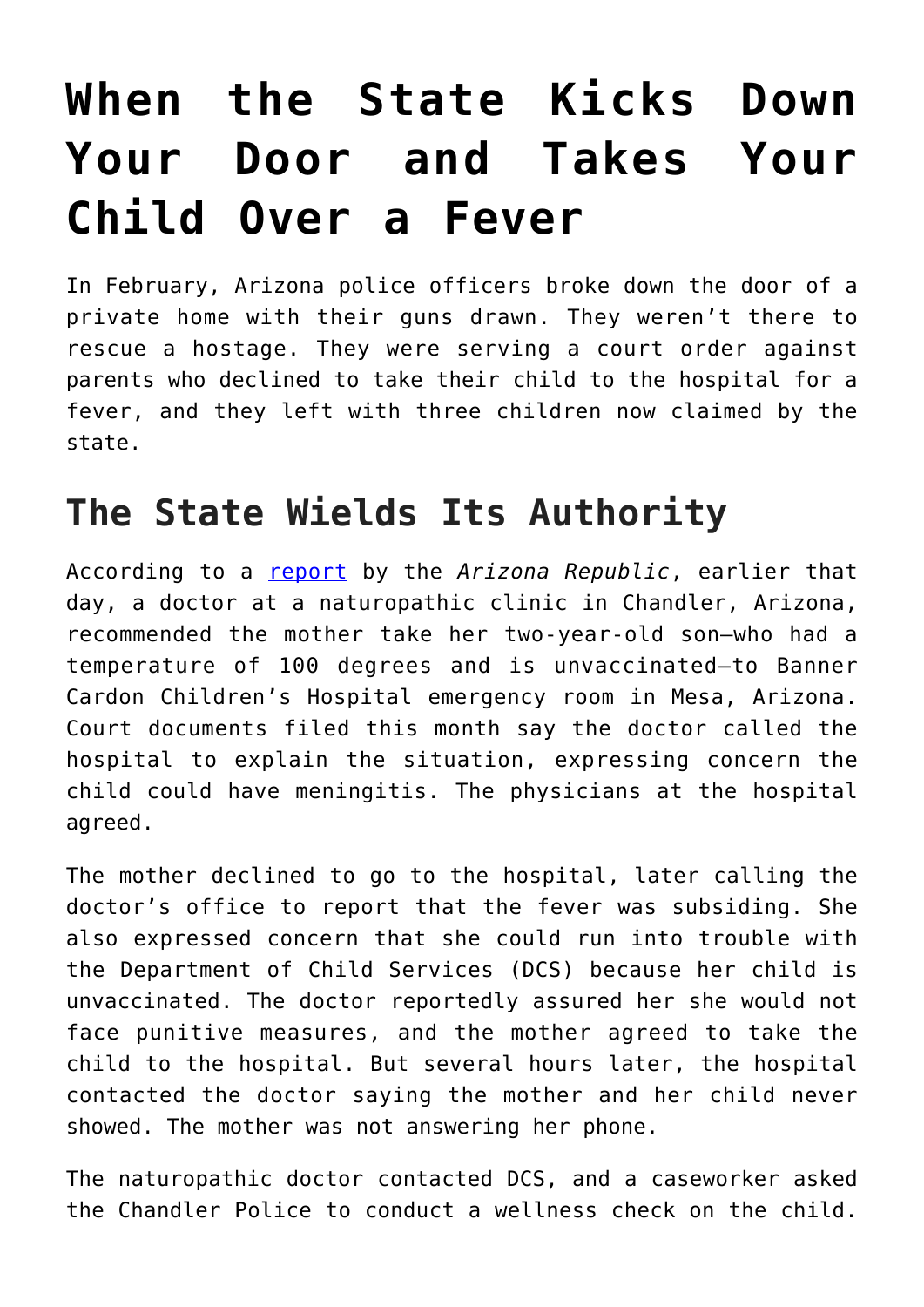Two officers were dispatched to the home, and the caseworker also headed over.

According to a police report of the incident as reported by the *Arizona Republic*, the police knocked on the door, but no one answered. A neighbor, who said the mother in question was "a good mother" called the family's home to alert them to the police outside. When the case officer arrived, they called the doctor, who maintained her belief the child needed to be taken to the emergency room. Eventually, the father called the police department to get in touch with the officers, telling law enforcement the child's fever had broken, and he did not need emergency care.

After this refusal to let police enter the home, the DCS caseworker obtained a "temporary custody notice," authorized by a judge, to remove the child and provide him with emergency medical attention. The police report says officers knocked again, and after receiving no answer, broke down the door, where they found another sick child who had thrown up in her bed.

Police handcuffed the father but did not arrest either parent. Instead, they took all three children to the hospital and seized custody.

"I know people have the right not to let the police into their home," the father later said, also claiming he and the children's mother were in the back of the house and did not hear officers' knocks. "But if the caseworker had called me or knocked, and shown me their warrant, I would've let them in."

The children were still in state custody at a hearing earlier this month and had been separated from each other. During that hearing, the parents were required to undergo psychological evaluations, and the judge refused to allow the children to stay with their grandparents until they had undergone a home safety check.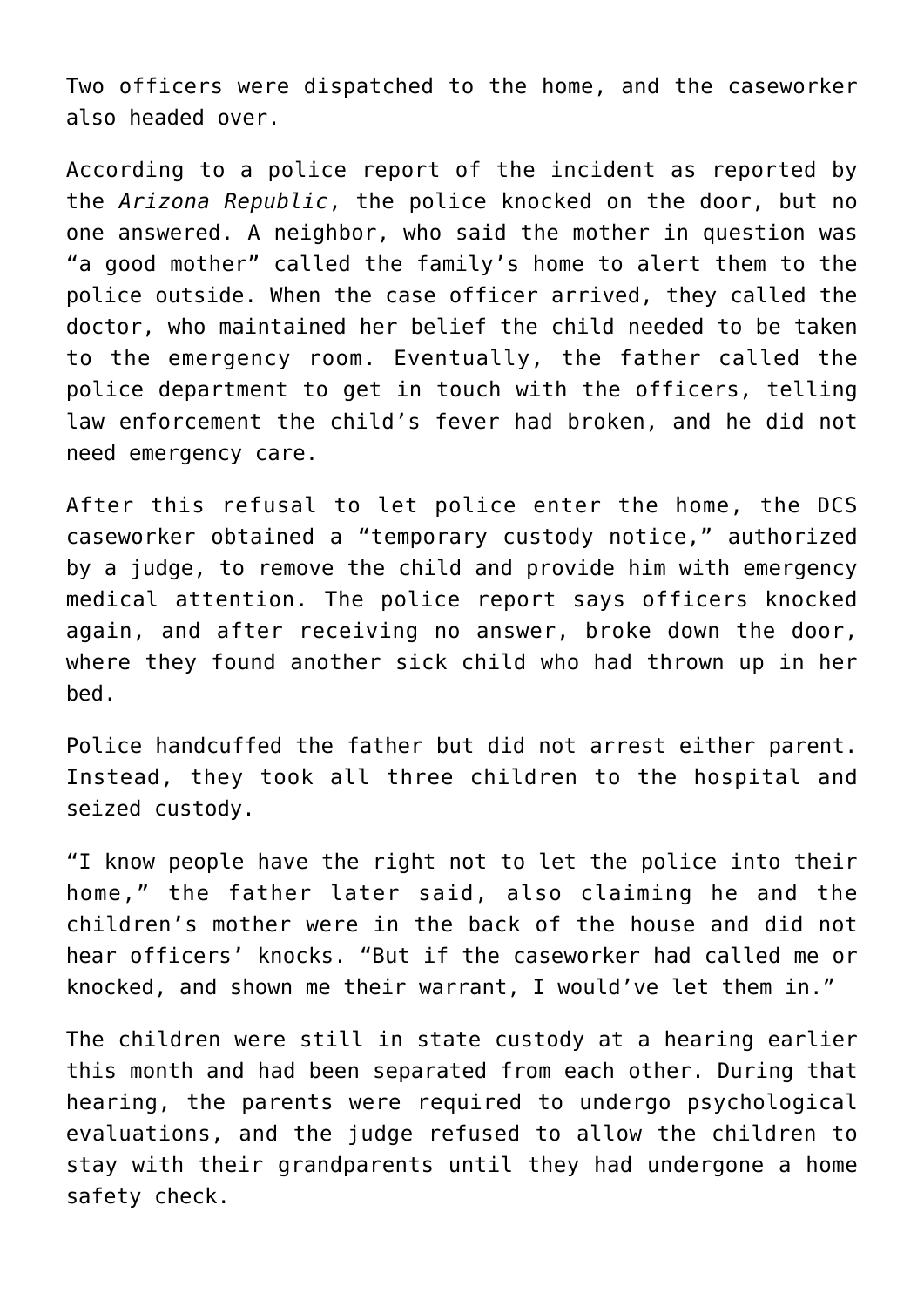## **Reform Is Not Enough**

The *Arizona Republic* notes the swiftly-issued court order and subsequent child confiscation occurred despite the enactment of a law in July of last year that attempted to reform the state's Department of Child Services' practices.

Though horror stories about child services and foster care systems are pervasive around the country, Arizona has received particular scrutiny; in a six-month period between 2017 and 2018, 4,600 children were [placed](https://www.azcentral.com/story/news/local/arizona-child-welfare/2018/07/01/arizona-kids-cant-taken-homes-without-court-ok/731684002/) in foster care in the state. Amid several [lawsuits](https://www.azcentral.com/story/news/local/arizona-investigations/2018/02/08/back-back-claims-kids-were-abused-foster-care-and-dcs-dropped-ball/316817002/) challenging the warrantless removal of children from their homes—including one case alleging a young girl was placed in a foster home with a sex offender and abused for 12 years—both DCS and lawmakers signaled their willingness to require court orders to take children away from their parents. The move followed a 2016 ruling by the 9th US Circuit Court of Appeals that held that removing children from a parent's home without court approval violates parents' constitutional rights.

While the number of child removals has declined, the new law did not protect the parents in the February incident, and their children remain stuck in the system. It appears part of the reason for this is their refusal to comply with the government agency. According to the *Arizona Republic*, a state attorney argued in the parents' court hearing that "the children shouldn't be returned to their parents yet because they'd been hostile to DCS workers and weren't cooperating." This reflects a potentially dangerous mentality where state agencies and employees presume to have greater authority over children than their own parents and withhold children because of perceived noncompliance with their state-derived power.

State Rep. Kelly Townsend, who worked on the 2018 legislation to require a court order for child confiscations, expressed concern about the incident. "It was not the intent (of the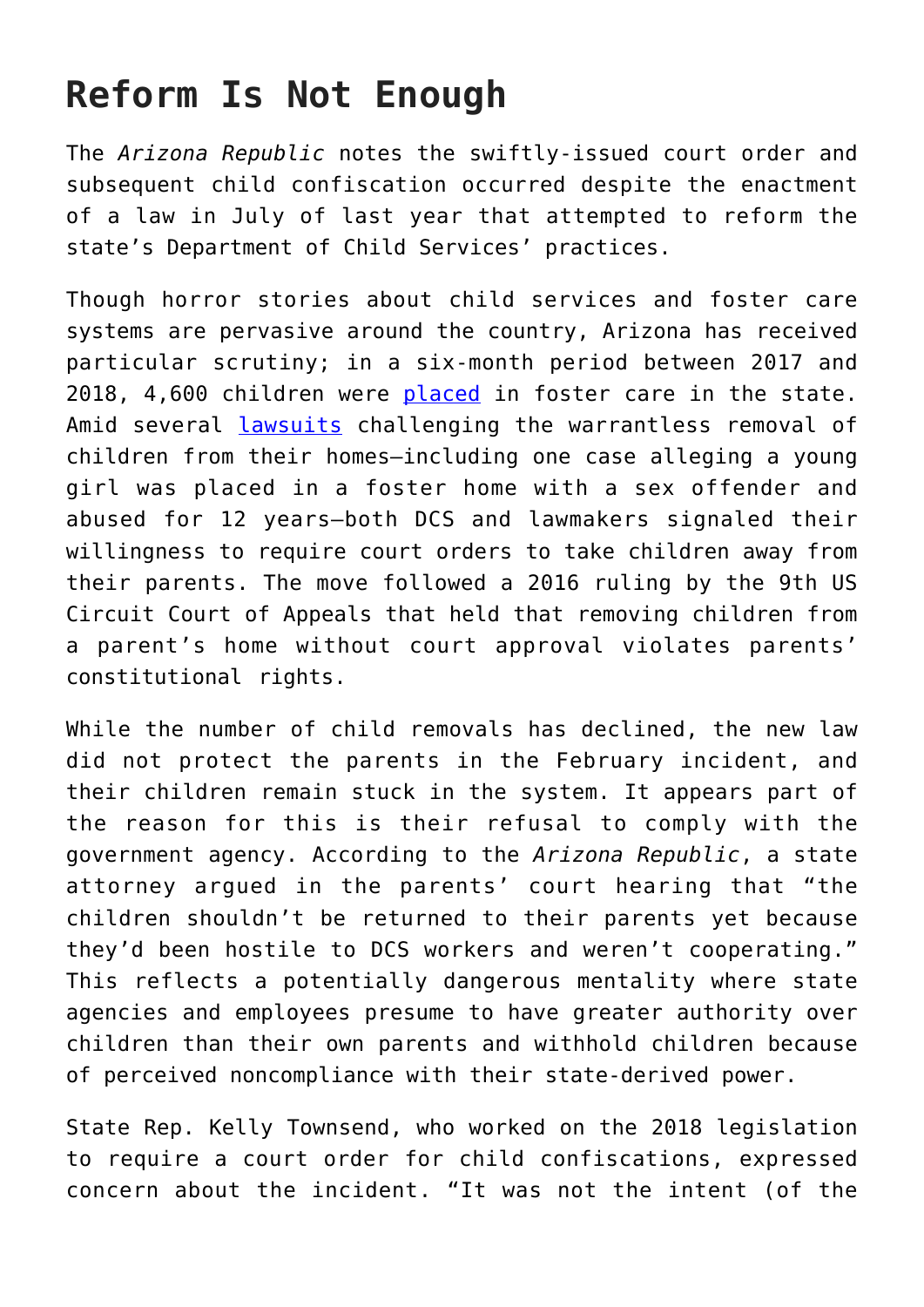law) that the level of force after obtaining a warrant was to bring in a SWAT team," she said. "The imagery is horrifying. What has our country become that we can tear down the doorway of a family who has a child with a high fever that disagrees with their doctor?"

Townsend also worried the parents' decision not to vaccinate their child may have factored into the decision despite the state's policy, which allows personal, religious, and medical exemptions. "I think if DCS decides to use this as a factor they would be violating a parent's right to have a personal exemption, a religious exemption and perhaps a medical exemption," she said.

Aside from the controversial issue of vaccines, child welfare agencies around the country have seized children after their parents disagreed with the recommendations of doctors. Last year in Minnesota, more than 1,200 parents [filed](https://www.prweb.com/releases/2018/06/prweb15534069.htm) a request in a federal court to shut down the state's child protection agency. One of those parents was Amanda Weber, who [claimed](http://www.fox9.com/news/group-of-minnesota-parents-calls-for-shutdown-of-child-protective-services) police arrived at her home two days after she took her son to the hospital for a cough and, against doctors' advice, opted to take him home. The police took her son to a doctor, and she was left navigating the court system for months to get him back.

The [growing tendency](https://www.acf.hhs.gov/media/press/2017/number-of-children-in-foster-care-continues-to-increase) of state agencies to claim authority over how parents take care of their children is unsettling. While there are certainly instances where children are at serious risk in their parents' homes, the broad strokes of oversight these departments are imposing raises constitutional questions about due process, as well as the well-being of children taken from their families and often placed in potentially [dangerous](https://www.azcentral.com/story/news/local/arizona-investigations/2017/06/04/arizona-foster-care-child-abuse/362836001/) foster homes where abuse is common. Though the intentions of programs like these may be good, their outcomes can have harmful effects on the vulnerable people they seek to help.

As the Arizona father said in a statement: